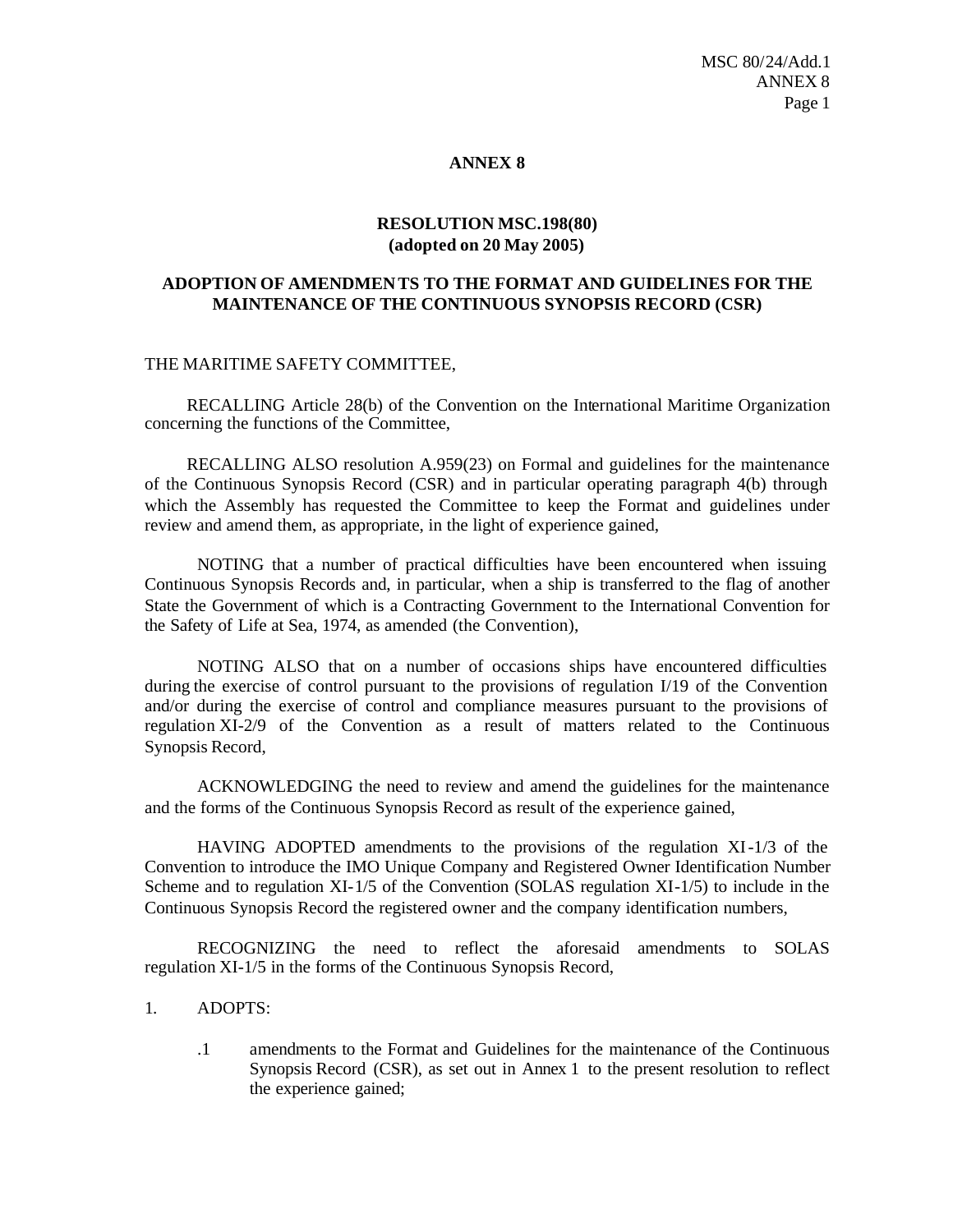.2 amendment to the Format and Guidelines for the maintenance of the Continuous Synopsis Record (CSR), as set out in Annex 2 to the present resolution to reflect the amendments to SOLAS regulation XI-1/5;

2. DECIDES that the amendments to the annex to resolution A.959(23) set out in Annex 1 should enter into force on the date of adoption of the present **e**solution and those set out in Annex 2 should enter into force on 1 January 2009;

3. STRONGLY URGES Contracting Governments to the Convention to meet their obligations under SOLAS regulation XI-1/5 and resolution A.959(23) and, in particular, when a ship entitled to fly their flag is transferred to the flag of another Contracting Government to the Convention, to forward to it the Continuous Synopsis Record of the ship as soon as possible and within the time frame prescribed in resolution A.959(23), as amended, so as to enable the latter Government to promptly issue to the ship the required Continuous Synopsis Record;

4. INVITES Contracting Governments to the Convention to bring to its attention any difficulties encountered with the implementation of the provisions of SOLAS regulation XI-1/5 or of resolution A.959(23) as amended for consideration of the issues involved and decision on the actions to be taken.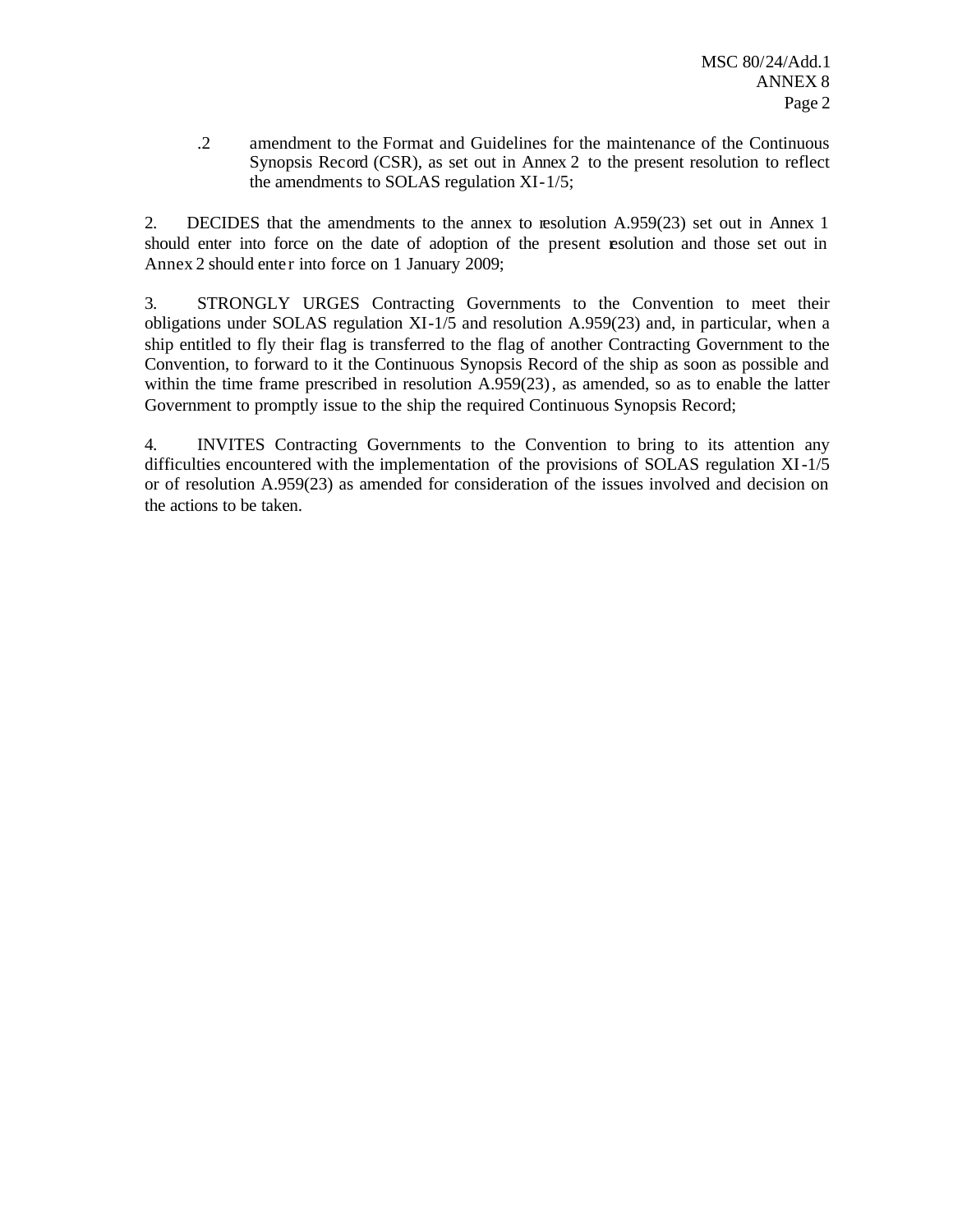## ANNEX 1

## **AMENDMENTS TO THE FORMAT AND GUIDELINES FOR THE MAINTENANCE OF THE CONTINUOUS SYNOPSIS RECORD (CSR) (RESOLUTION A.959(23))**

### **Issue of revised and updated CSR documents by the Administration**

1 The existing paragraph 8 is replaced by the following text:

"In the case of a change of flag, the previous flag State has to issue a new CSR document to the ship showing the date the ship ceased to be registered with that flag State. That flag State is required to send a copy of the ship's CSR file, as soon as possible and preferably not later than one month from the date the ship ceased to be registered, to the new flag State. The new flag State is required to issue a new CSR document as soon as possible and not later than three months after the date of change of flag."

2 At the end of paragraph 9, the following new paragraph 9.1 is inserted:

"9.1 In instances where the previous flag State has not forwarded, within three months from the date of change of flag, the CSR file of the ship covering the period during which the ship was entitled to fly its flag, to the new flag State, then the new flag State should issue to the ship a CSR based on the CSR information received from onboard the ship. The sequential number to be allocated to the CSR document to be so issued should be the second sequential number after the last sequentially number shown on the CSR document found (i.e. leaving first sequential number unused). The new flag State should explain, in entry box 14, the reason for issuing the CSR document in such a manner."

# **Possibility of inconsistencies**

3 At the end of paragraph 13, the f ollowing new paragraph 13.1 is inserted:

"13.1 When inspecting the CSR file of ships that have changed flag, those exercising control under SOLAS regulation I/19 or control and compliance measures under SOLAS regulation XI-2/9, should be guided by the provisions of sections 8, 9 and 9.1, as well as the Remarks shown in entry box 14 of the CSR document. In the circumstances referred to in section 9.1 the missing sequential number should be considered as constituting a deficiency against the previous flag State. Such a deficiency is due to the fact that the previous flag State did not forward the CSR file and thus failed to fulfil its obligations under SOLAS regulation XI-1/5."

4 The following new section is inserted after paragraph 13.1:

#### "The use of the "Remarks" entry box

14 The "Remarks" entry box should only be used by the flag State when encountering difficulties with the implementation of the provisions of SOLAS regulation XI-1/5 or of resolution A.959(23) as amended, such as in the case of bareboat registration and change of flag."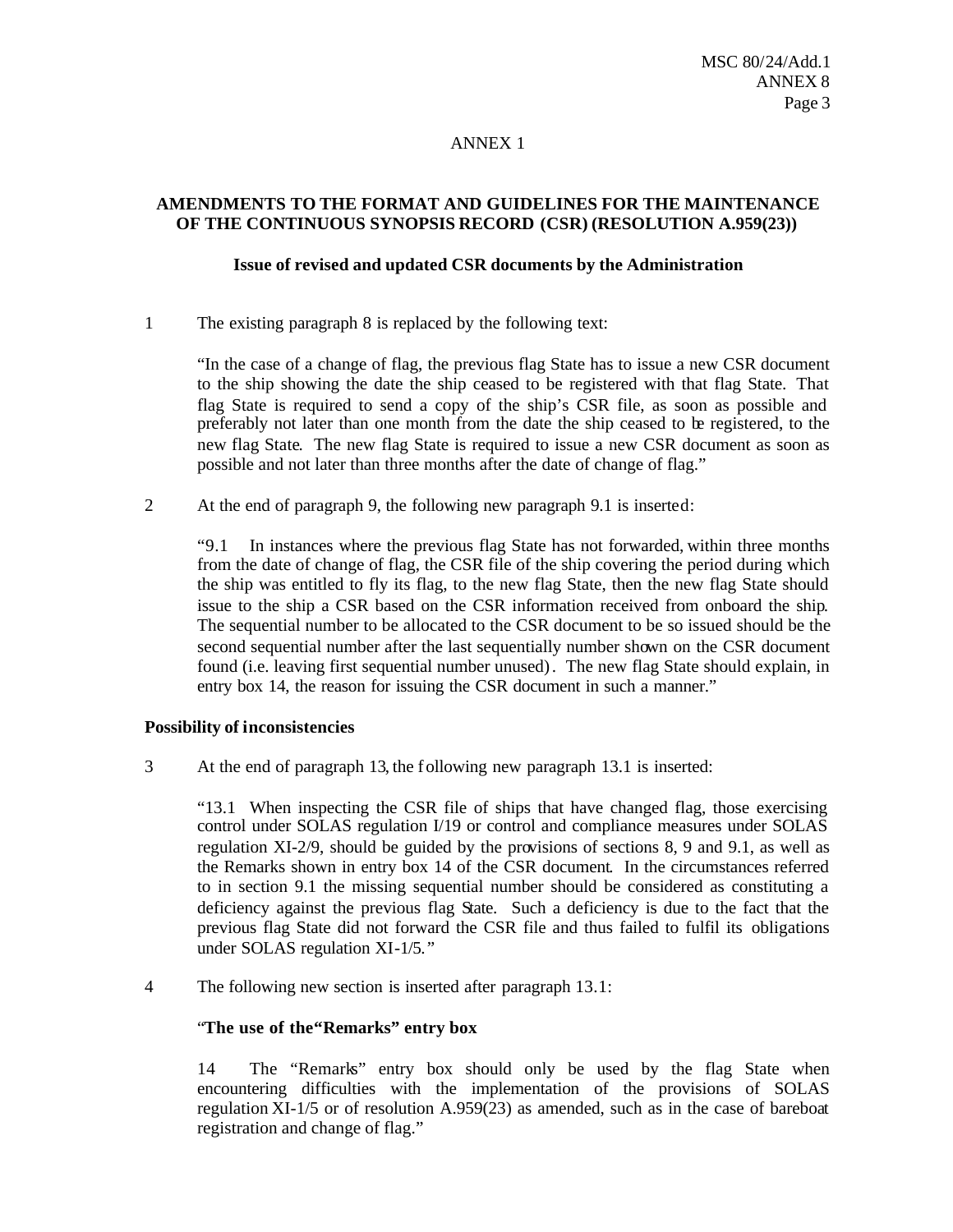# **APPENDIX**

# **FORM 1**

# 5 At the end of the form the following new entry box is inserted:

| Remarks (insert relevant information as |
|-----------------------------------------|
|                                         |
|                                         |
|                                         |
|                                         |

# **FORM 2**

6 At the end of the form the following new entry box is inserte d:

| 14 | Remarks (insert relevant information as<br><i>appropriate</i> ) |  |
|----|-----------------------------------------------------------------|--|
|    |                                                                 |  |